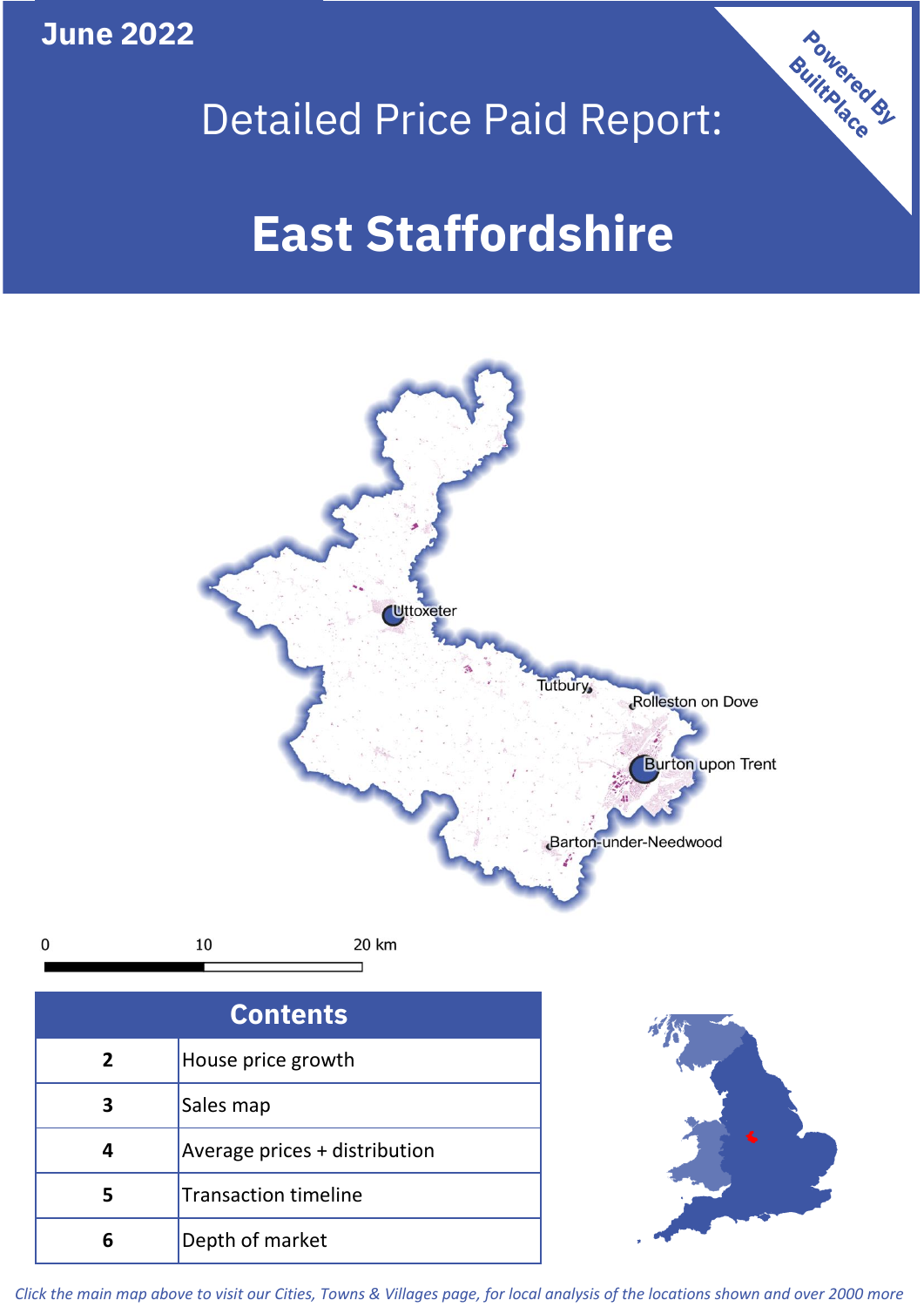# **Headline Data**

|                     | <b>Current level</b> | 3 month  | <b>Annual</b> | 5 year  | 10 year |
|---------------------|----------------------|----------|---------------|---------|---------|
| <b>House prices</b> | £222,123             | 1.7%     | 12.2%         | 30.1%   | 61.7%   |
| <b>Transactions</b> | 1,850                | $-11.9%$ | 12.4%         | $-9.4%$ | 42.5%   |

# **House Price Growth (April 2022 data)**

#### *Annual Change in House Prices*



House prices in East Staffordshire grew by 12.2% in the 12 months to April 2022 (based on 3-month smoothed data). By comparison national house prices grew by 10.7% and prices in the West Midlands grew by 10.9% over the same period.

East Staffordshire house prices are now 37.8% above their previous peak in 2007, compared to +45.8% for the West Midlands and +52.9% across England.



#### *Year-To-Date Change in House Prices, December to April*

Local prices have grown by 3.4% in 2022 so far, compared to growth of 1.1% over the same period last year.

#### *Source: OS OpenData; UK House Price Index (Contains HM Land Registry data © Crown copyright)*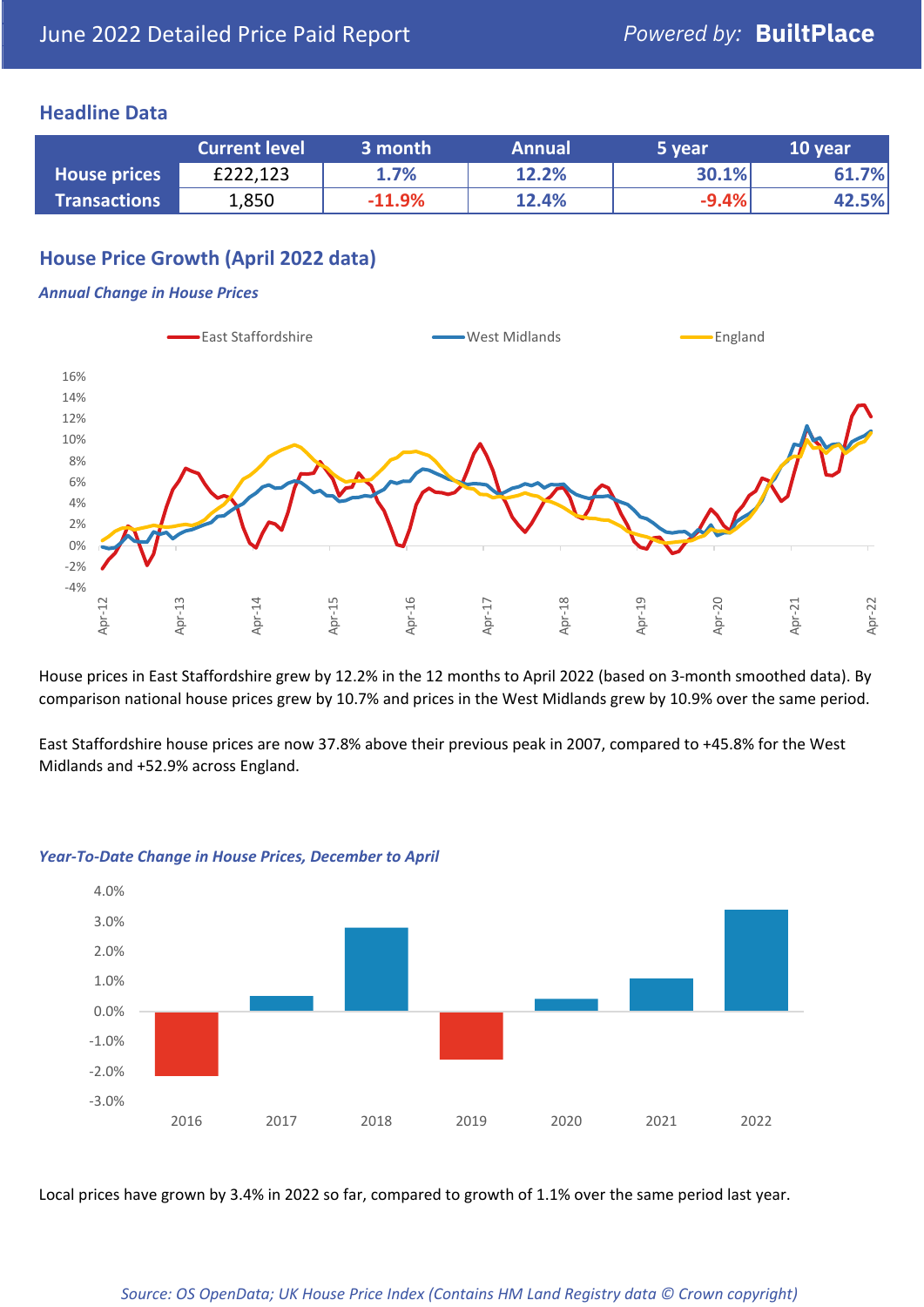# **House Price Map**

# *12 months to April 2022*



*Each point is one postcode, coloured by the average value relative to all sales in this local authority (price bands are LA-specific quintiles).*

# **Map Key**

| Min      | Max      |                            |
|----------|----------|----------------------------|
| Up to    | £132,000 | 1st quintile / lowest 20%  |
| £132,000 | £173,000 | 2nd quintile               |
| £173,000 | £227,000 | 3rd quintile               |
| £227,000 | £313,000 | 4th quintile               |
| £313,000 | and over | 5th quintile / highest 20% |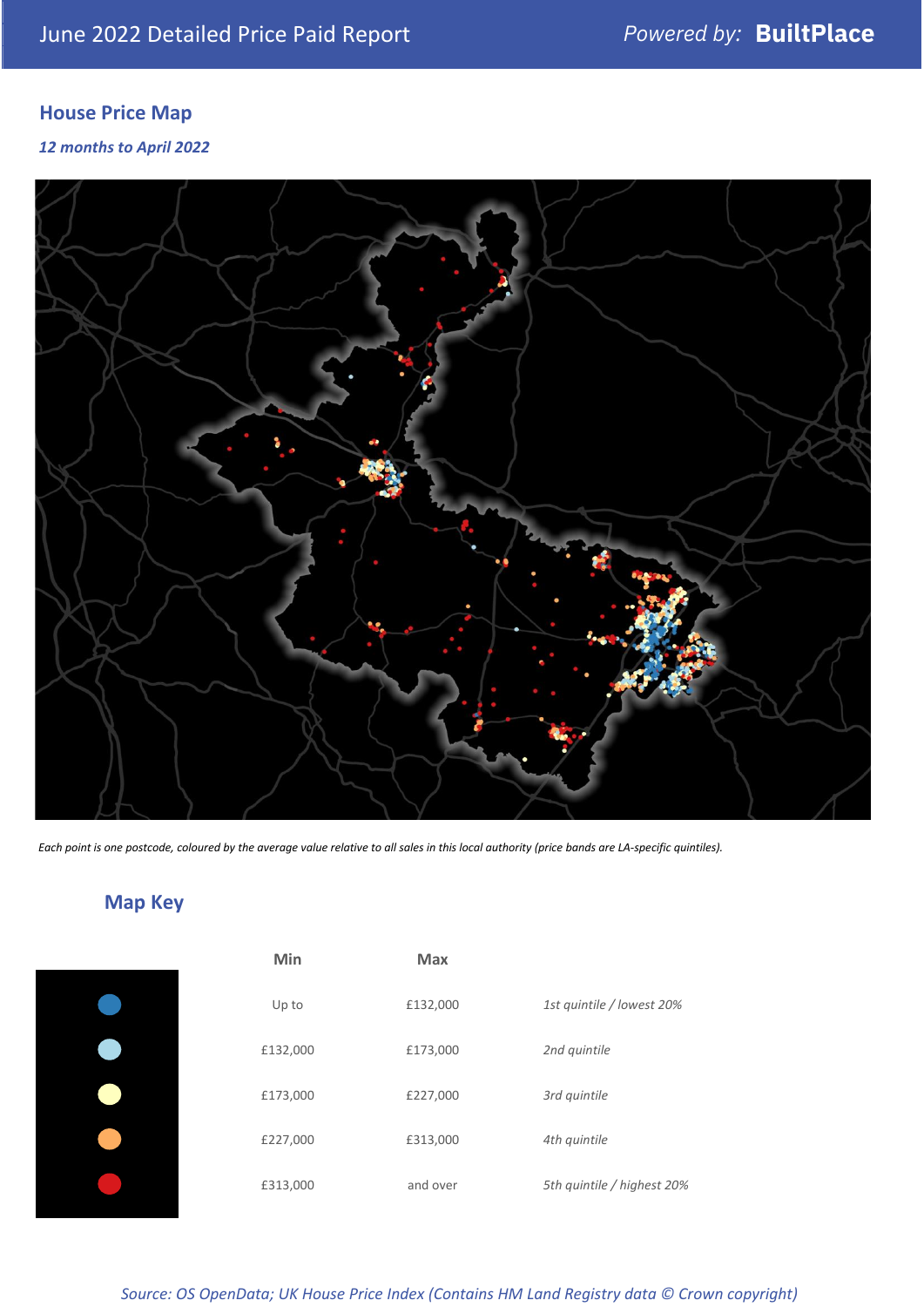# **Average House Price by Property Type**

## *12 months to April 2022*



|                 | <b>New</b>           | <b>Second hand</b> |  |  |
|-----------------|----------------------|--------------------|--|--|
| <b>Flat</b>     | No recorded<br>sales | £128,254           |  |  |
| <b>Terraced</b> | £218,417             | £198,955           |  |  |
| Semi-detached   | £214,443             | £205,449           |  |  |
| <b>Detached</b> | £354,751             | £366,236           |  |  |

# **House Price Distribution by Year**

*All properties, by price band and calendar year (2020 = year to date)*

|                    | 1997 | 2002 | 2007 | 2012 | 2017 | 2019 | 2020 |
|--------------------|------|------|------|------|------|------|------|
| <b>Under £100k</b> | 90%  | 64%  | 20%  | 26%  | 14%  | 9%   | 7%   |
| £100-200k          | 9%   | 29%  | 58%  | 52%  | 47%  | 41%  | 50%  |
| E200-300k          | 1%   | 5%   | 15%  | 13%  | 23%  | 27%  | 24%  |
| £300-400k          | 0%   | 1%   | 5%   | 6%   | 9%   | 12%  | 9%   |
| £400-500k          | 0%   | 0%   | 1%   | 2%   | 4%   | 5%   | 4%   |
| £500k-1m           | 0%   | 0%   | 1%   | 1%   | 4%   | 5%   | 5%   |
| £1-2m              | 0%   | 0%   | 0%   | 0%   | 0%   | 1%   | 0%   |
| <b>Over £2m</b>    | 0%   | 0%   | 0%   | 0%   | 0%   | 0%   | 0%   |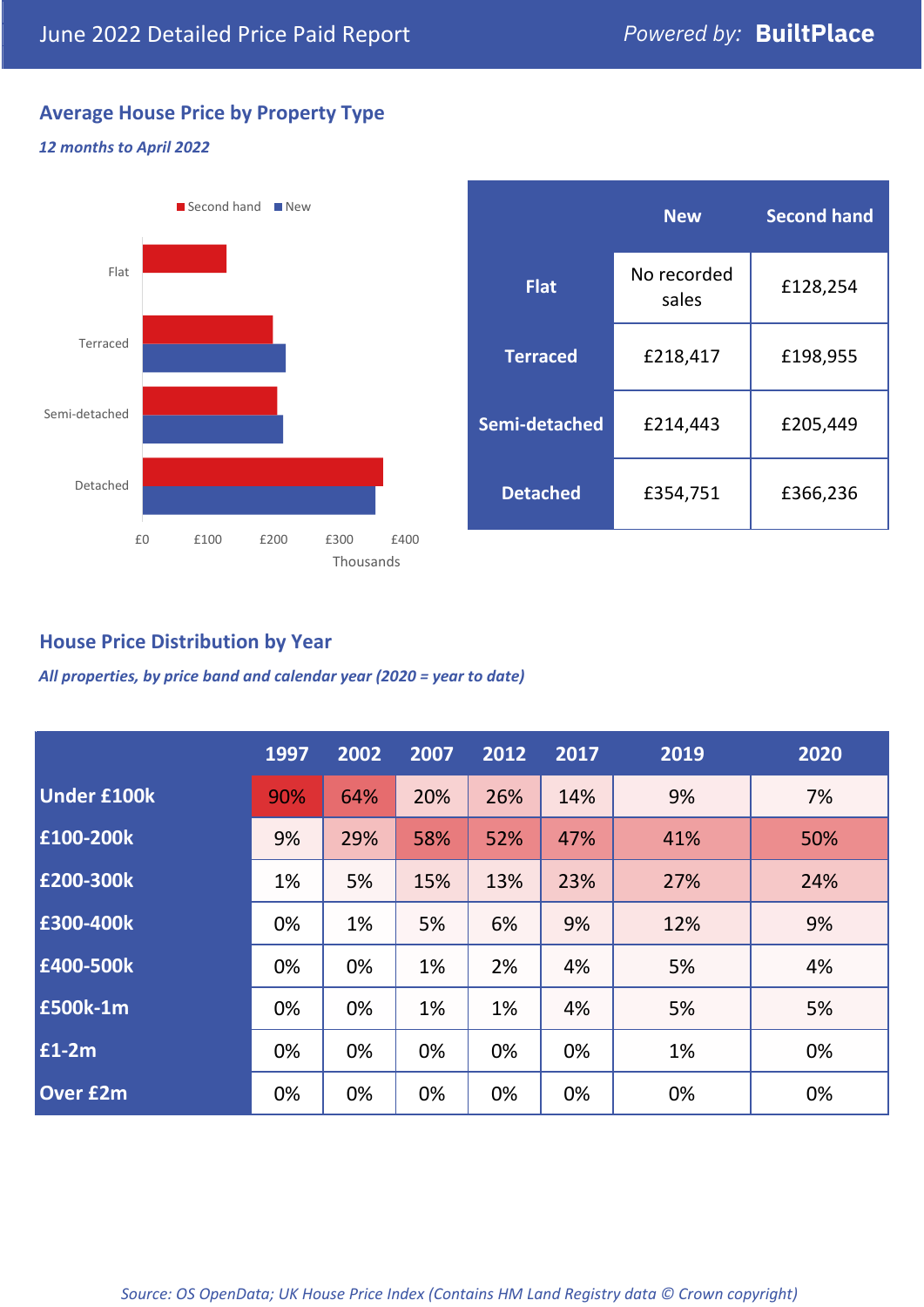# **Transactions (February 2022 data)**

*Annual Transactions, Indexed (2001-05 average = 100)*



There were 1,850 transactions in East Staffordshire during the 12 months to February 2022. This is 74% of the average from 2001-05 and suggests activity is below pre-downturn levels.

Transactions in East Staffordshire have fallen by 2.2% since 2014, compared to changes of -4.1% for West Midlands and - 7.7% for England.



#### *Cash and New Build Sales as % of Total, by Year*

*Note: The data on this page EXCLUDES transactions identified as transfers under a power of sale/repossessions, buy-to-lets (where they can be identified by a mortgage), and transfers to non-private individuals - i.e. it comprises only Land Registry 'A' data.*